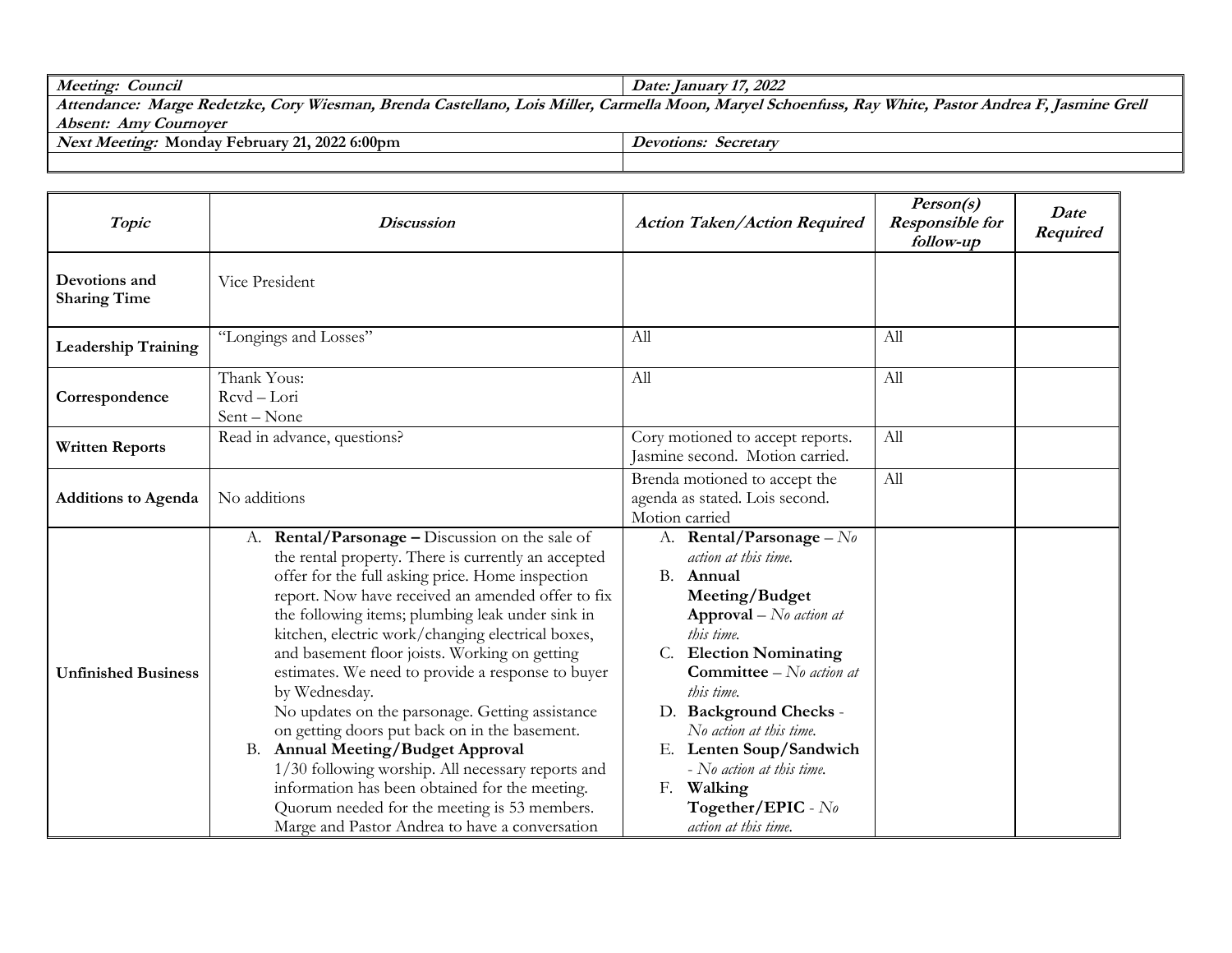| Topic               | <i><b>Discussion</b></i>                                                                                                                                                                                                                                                                                                                                                                                                                                                                                                                                                                                                                                                                                                                                                                                                                                                                                                                                                                                                                                                                                  | <b>Action Taken/Action Required</b>                                                                                                                                                                                                     | Person(s)<br><b>Responsible for</b><br>follow-up | Date<br>Required |
|---------------------|-----------------------------------------------------------------------------------------------------------------------------------------------------------------------------------------------------------------------------------------------------------------------------------------------------------------------------------------------------------------------------------------------------------------------------------------------------------------------------------------------------------------------------------------------------------------------------------------------------------------------------------------------------------------------------------------------------------------------------------------------------------------------------------------------------------------------------------------------------------------------------------------------------------------------------------------------------------------------------------------------------------------------------------------------------------------------------------------------------------|-----------------------------------------------------------------------------------------------------------------------------------------------------------------------------------------------------------------------------------------|--------------------------------------------------|------------------|
|                     | with Arnie. Will need a written letter from him on<br>what he would like done with his funds that were<br>donated for the elevator since we are no longer<br>making updates/changes with the elevator.<br>Carmella Moon, Dan Thompson, Maryel<br>Schoenfuss for council. Robin and Jasmine to be<br>added to the ballot since they were not voted on<br>last year. Jill Dasler for trust. Synod assembly<br>attendees.<br>C. Election Nominating Committee<br>Discussed names on ballot, as stated in item B.<br>D. Background Checks - The recommendation to<br>proceed with McDowell on an as needed basis.<br>Need to figure out if we need to contract with<br>them, what level of background check, etc. Ray to<br>reach out.<br>E. Lenten Soup/Sandwich - Discussed at worship<br>committee meeting. Continue with services but not<br>to do the meals. Ash Wednesday, providing ash<br>crossing to remain touch free. Services to be at 530<br>pm starting on $3/2$<br>F. Walking Together/EPIC - These have been<br>cancelled. $3/26$ the synod will release some videos<br>that can be reviewed. |                                                                                                                                                                                                                                         |                                                  |                  |
| <b>New Business</b> | A. Transition Team - Discussion/update. Looking<br>for approval to do a church assessment tool CAT.<br>85 question online survey for congregation<br>members to answer. To better gauge what<br>direction the congregation wants to head and what<br>they are looking for in a pastor. \$750 to do the<br>assessment. There is also an advisor within our<br>synod that came come to our congregation and<br>dissect the results of the survey. We would also<br>need to cover the expense of mileage.<br>August/September will need to update the<br>constitution.                                                                                                                                                                                                                                                                                                                                                                                                                                                                                                                                       | A. Transition Team - Cory<br>motioned to approve the<br>purchase of CAT for \$750 to<br>come from the Pastor/Council<br>Designated fund. Ray second.<br>Motion carried.<br>Membership Transfer-<br>В.<br>No action needed at this time. |                                                  |                  |